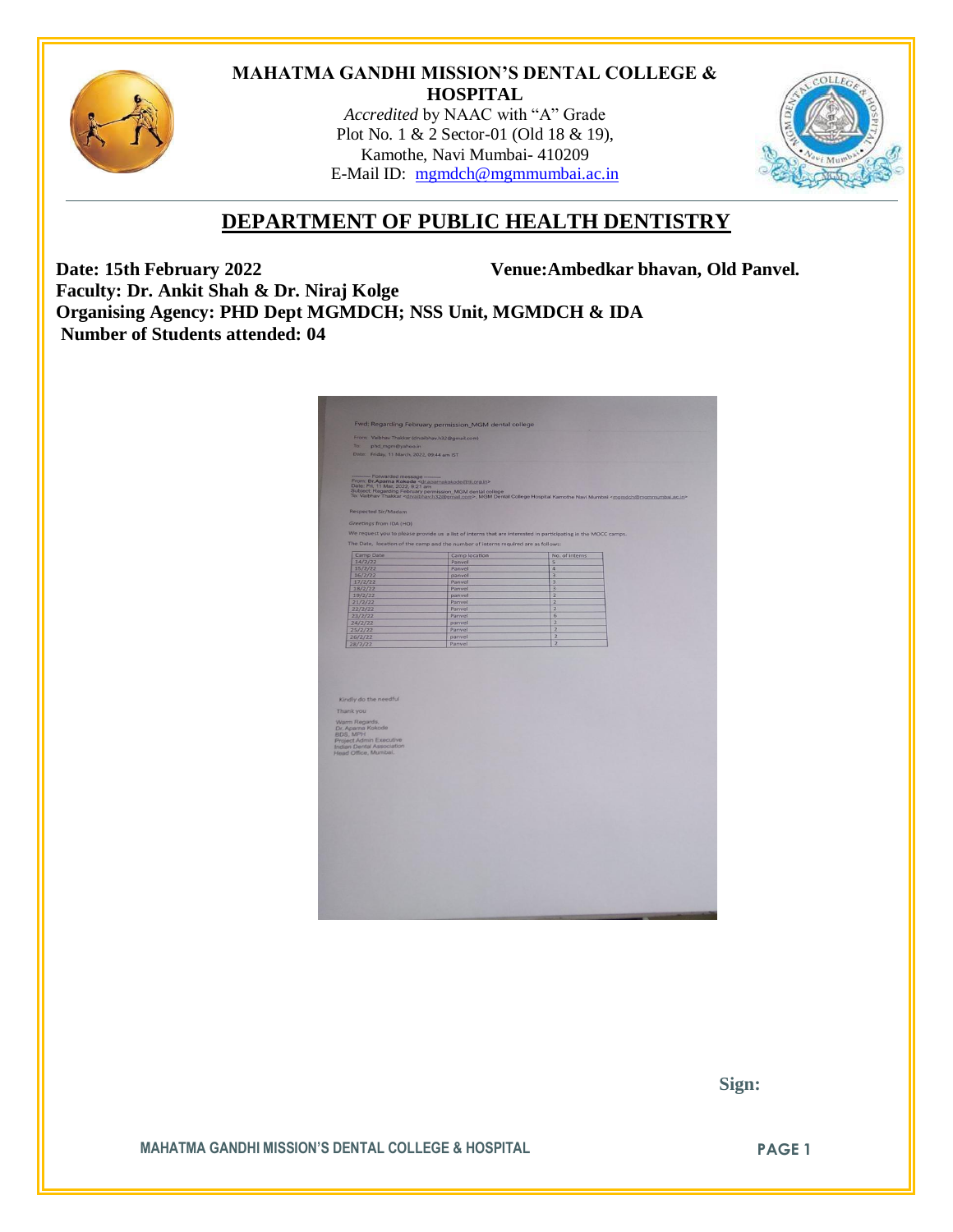# **Awareness about 'Oral care for differently abled individuals' at Ambedkar Bhavan, Old Panvel**

 MGM Dental College in association with IDA constantly takes efforts of extending the oral health care to the community. The oral care initiative was also extended to patients at **Ambedkar Bhavan, Old Panvel** with the intention of creating awareness and providing oral health care to the patients. **Aim and objective:** 

- 1. To assess the oral health status of patients and to provide necessary Dental treatment.
- 2. To educate them and create awareness about oral health.

# **Method**:

A type III examination was carried out with the use of mouth mirror and probe in day light. All the patients were assessed for oral health status and were explained the need to get the problems corrected. The patients were made aware of the existing dental problems and preventive measures were explained.

**Observations:** A total of 26 patients were examined for various dental problems. Those requiring extensive treatment were referred to MGM Dental College and Hospital, Kamothe.

| <b>Condition</b> | No. of      | Percentage |
|------------------|-------------|------------|
|                  | individuals | $\%$       |
| Dental caries    |             | 34.6%      |
| Gingivitis       |             | 26.9%      |
| Missing          |             | 23.07%     |
| Malocclusion     |             | 15.3%      |

#### **Oral health status:**



#### **Interpretation and conclusion:**

 **Dental caries is the most common problem among the patients followed by gingivitis.**

**Oral health education and prevention strategies should be implemented in order to reduce the disease burden among these patients.**

 **Sign:**

**MAHATMA GANDHI MISSION'S DENTAL COLLEGE & HOSPITAL PAGE 2**